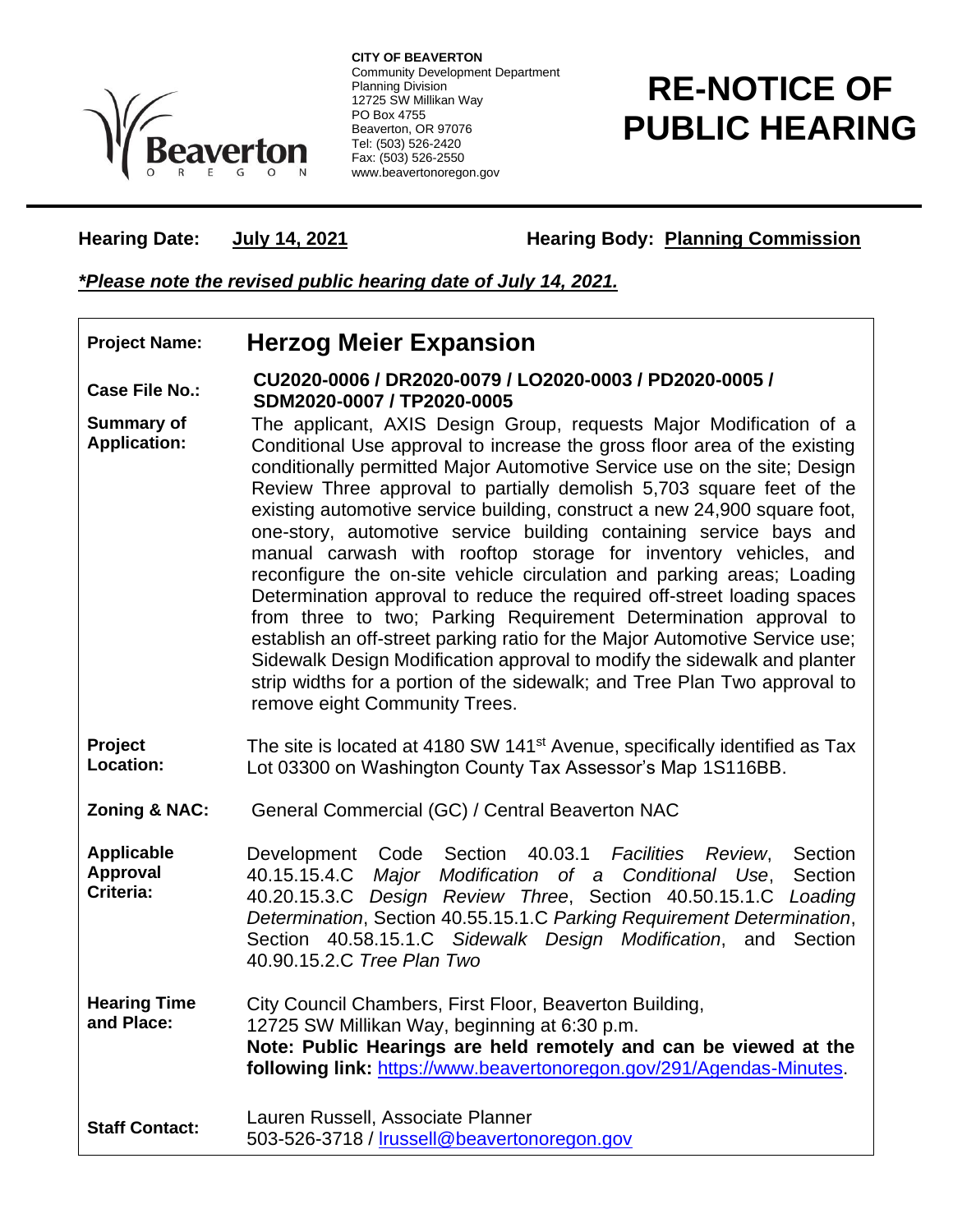| How to<br><b>Participate:</b> | Given the current COVID-19 crisis the City of Beaverton strongly<br>encourages submitting written public testimony via email to the<br>project planners. However, visitor comments and public hearing<br>testimony can be provided in the following ways:<br>• In writing via email to the project planner<br>Irussell@beavertonoregon.gov or<br>mailboxcddplanning@beavertonoregon.gov.<br>In writing via mail to project planner to PO Box 4755, Beaverton,<br>$\bullet$<br>OR 97076<br>Join Zoom webinar conference via phone or computer. Meeting ID<br>$\bullet$<br>and password, as well as the meeting link, can be found at<br>https://www.beavertonoregon.gov/291/Agendas-Minutes.<br>• In person on a video link. The Planning Commission Meeting can<br>be viewed from the Beaverton Building Council Chambers, and in-<br>person public hearing testimony may be provided on a computer<br>set up in the Beaverton Building. |
|-------------------------------|------------------------------------------------------------------------------------------------------------------------------------------------------------------------------------------------------------------------------------------------------------------------------------------------------------------------------------------------------------------------------------------------------------------------------------------------------------------------------------------------------------------------------------------------------------------------------------------------------------------------------------------------------------------------------------------------------------------------------------------------------------------------------------------------------------------------------------------------------------------------------------------------------------------------------------------|
|-------------------------------|------------------------------------------------------------------------------------------------------------------------------------------------------------------------------------------------------------------------------------------------------------------------------------------------------------------------------------------------------------------------------------------------------------------------------------------------------------------------------------------------------------------------------------------------------------------------------------------------------------------------------------------------------------------------------------------------------------------------------------------------------------------------------------------------------------------------------------------------------------------------------------------------------------------------------------------|

*NOTE: The City of Beaverton has declared a State of Emergency due to COVID-19 and the Community Development Division is closed to the public until further notice. The Community Development Department is evaluating temporary changes to processes and procedures to respond appropriately to the COVID-19 State of Emergency, and is committed to ensuring that the land use review process continues to fulfill the requirements of state and local law while protecting the health and wellbeing of the community.*

Pursuant to Section 50.83 of the Beaverton Development Code, written comments or exhibits submitted prior to the hearing to be submitted by staff at the hearing must be received by the City Recorder no later than 4:30 p.m. on the day of the scheduled hearing. Mailed written comments to the Commission should be sent to the attention of Lauren Russell, Planning Division, PO Box 4755, Beaverton, OR 97076. To be made a part of the staff report, correspondence needs to be received by **July 2, 2021**. All written testimony provided prior to the meeting will be provided to Planning Commission prior to their decision. Please reference the Case File Number and Project Name in your written comments. Comments may also be provided via email to [lrussell@beavertonoregon.gov.](mailto:lrussell@beavertonoregon.gov)

The Facilities Review Meeting for this project has already occurred. The Facilities Review Committee is not a decision making body, but advises the Director and Planning Commission on a project's conformity to the technical criteria specified in Section 40.03 of the Beaverton Development Code. The Director will include the Committee's recommendation in the staff report to the decision making authority. The Facilities Review Committee meeting is open to the public but is not intended for public testimony.

A copy of all documents and evidence submitted by or on behalf of the applicant, and applicable review criteria, are available for inspection. Please contact the project planner for more information or to view documents electronically. A copy of the staff report will be available for inspection at no cost at least seven (7) calendar days before the hearing. A copy of any or all materials will be provided at a reasonable cost. A copy of the staff report may also be viewed online at: [www.beavertonoregon.gov/DevelopmentProjects](http://www.beavertonoregon.gov/DevelopmentProjects) Staff strongly encourages you to participate in the public process by reviewing documents online and viewing the public meeting at [https://www.beavertonoregon.gov/291/Agendas-Minutes.](https://www.beavertonoregon.gov/291/Agendas-Minutes) If you do not have the technology to view documents, watch, or participate in the meeting, please contact the project planner for additional support.

The Planning Commission shall conduct hearings in accordance with adopted rules of procedure and shall make a decision on the development application after the hearing closes. Failure to raise an issue in a hearing, by testifying in person or by letter, or failure to provide statements or evidence with sufficient